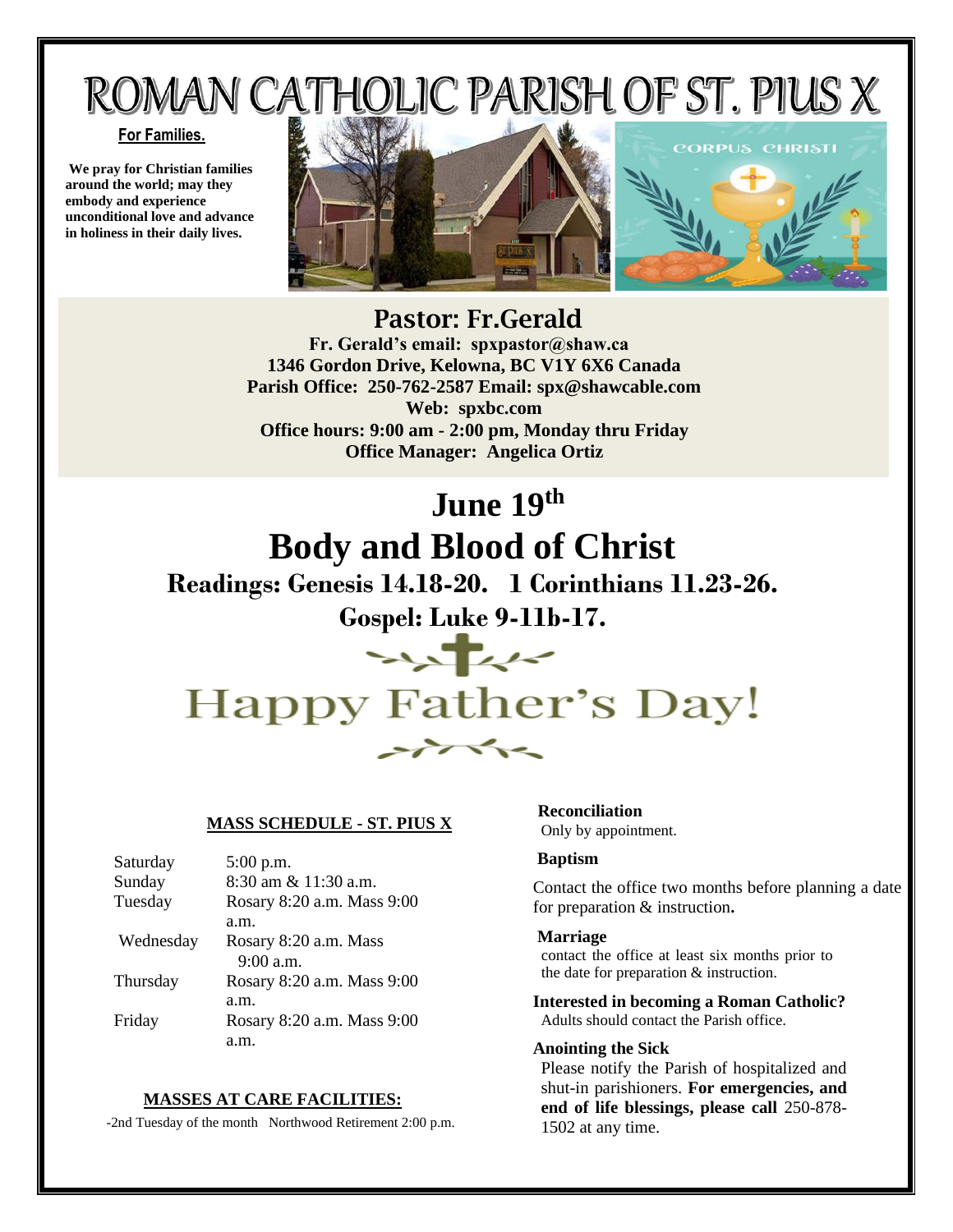**Please pray for the sick and injured at home and in hospital,** especially Tessa McGibbon, June Hanushchak, Elizabeth Gutenberg, Christine Zlogar, Mona Hawco, Vince Cummings, Oliver Fabris, James McGlinchey, Rita Gemin, Betty Klinger, Desjardins Family, Trudy Szulkies, Brenda Campbell, Arlene Pilgrim, Ashleigh Landry, Ernie Poitras, Kelly Howden, Manuela Ungureanu, Dana Duguay, Cathie Lock, Rick Lock, PJ Cuomo, Pam Renzi, Evelyn Burzminski, Dan Ryder, Dario & Irene Nonis, Patricia Graham, Beatriz Hernandez, Jo Stewart, Anita Kurapatwa, Marilyn Butts, Helen Curran.

| Merciful Jesus, grant them a healing of mind and body, and restore their strength and spirit. Amen |  |  |  |  |
|----------------------------------------------------------------------------------------------------|--|--|--|--|
|----------------------------------------------------------------------------------------------------|--|--|--|--|

| <b>WEEKLY MASS INTENTIONS</b> |           |                                     |         |  |  |
|-------------------------------|-----------|-------------------------------------|---------|--|--|
| Saturday                      | June 18   | The Jones Family                    | $-INT-$ |  |  |
| Sunday                        | June 19   | Parishioners of St. Pius X          | $-INT-$ |  |  |
| Sunday                        | June 19   | Charles Brochu                      | $-INT-$ |  |  |
| Tuesday                       | June $21$ | Frank, Frances & Lorne Gruber       | $-R -$  |  |  |
| Wednesday                     | June 22   | Mary Ann & Tom Smithwick 50th Anniv | $-INT-$ |  |  |
| Thursday                      | June 23   | Jacinto & Leoncia Maluya            | $-R-$   |  |  |
| Friday                        | June 24   | Julie LaBrie                        | $-INT-$ |  |  |
| Saturday                      | June $25$ | Thanksgiving to the Lord            | $-INT-$ |  |  |
| Sunday                        | June 26   | Parishioners of St. Pius X          | $-INT-$ |  |  |
| Sunday                        | June $26$ | Genoveva Morales                    | -R-     |  |  |

#### **MINISTRY COORDINATORS**

| <b>Religious Education</b>             | Mike Wilson - 250-859-6718      |  |  |
|----------------------------------------|---------------------------------|--|--|
|                                        | mikewilson@cisnd.ca             |  |  |
| <b>Ministry Coordinator</b>            | Terry Squire 250-864-9024       |  |  |
| <b>Baptism preparation</b>             | Angela Pomeroy 250-317-7670     |  |  |
| <b>Pastoral Worker</b>                 | Peter Huang - 250-763-5830      |  |  |
| <b>St. Vincent DePaul</b>              | Abel Martins - 250-762-0902     |  |  |
| Rachel's Vineyard Vicki                | 250-762-2273                    |  |  |
|                                        | info@rachelsvineyardkelowna.com |  |  |
| <b>St. Pius X Women's Ministry</b>     |                                 |  |  |
|                                        | Angela Pomeroy - 250-317-7670   |  |  |
| <b>Social Outreach</b>                 |                                 |  |  |
| Victoria Oppertshauser - 250-712-0701  |                                 |  |  |
| <b>Canadian Food for Children</b>      |                                 |  |  |
| Angel & Martha Calderer - 236-420-1970 |                                 |  |  |
| <b>Knights of Columbus</b>             |                                 |  |  |
| Peter Huang- 250-763-5830              |                                 |  |  |
| <b>Knight of Columbus Insurance</b>    |                                 |  |  |
| Joe Faubert -250-488-9805              |                                 |  |  |
| <b>Catholic Women's League</b>         |                                 |  |  |
| Mary Ann Rehlinger 250-763-3396        |                                 |  |  |
| <b>Hospital &amp; Shut-in Visits</b>   |                                 |  |  |
|                                        | Elizabeth Hobart - 236-420-0599 |  |  |
|                                        |                                 |  |  |

 **St. Pius X Custodians** Maria & Nuno Henriques

#### **PARISH COUNCIL MEMBERS**

Jim Mazzei **Chairperson**  Victoria Oppertshauser **Social Justice** Dennis Barnes **Financial Chair**  Martin Landry **Maintenance Chair**  Peter Huang **Pastoral Worker**  Angela Pomeroy **Religious Education**

Mary Ann Rehlinger **Catholic Women's League**



#### **KNIGHTS OF COLUMBUS**

Meet the First Thursday of the month at 7:30 pm at the Columbus Villa. Parish Breakfast every second Sunday of the month from 8:30 am to 11:30 am. Join us today. Visit KofC.org/Join Us



### **CATHOLIC WOMEN'S LEAGUE**

Meet 2<sup>nd</sup> Tuesday of the quarter after 9:00 am mass. Membership: Mary Ann Rehlinger 250-763-3396



#### **SOCIETY OF ST. VINCENT DE PAUL**

Meet the  $1^{ST}$  & 3<sup>rd</sup> Tuesday of the month at 6:30 pm in the Fr. Mulvihill Room.

#### **KOREAN CATHOLIC COMMUNITY**

**LEGIO** meets each Friday at 11:00 am in the Fr. Martin Room**. COMMUNITY** meets 3<sup>rd</sup> Sunday of the month at 12:30 pm in the Fr. Martin Room.



#### **ST. PIUS X QUILTERS**

Meet each Wednesday at 10:00 am in the Fr. Martin Room.

#### **BIG WHITE MASS**: TBA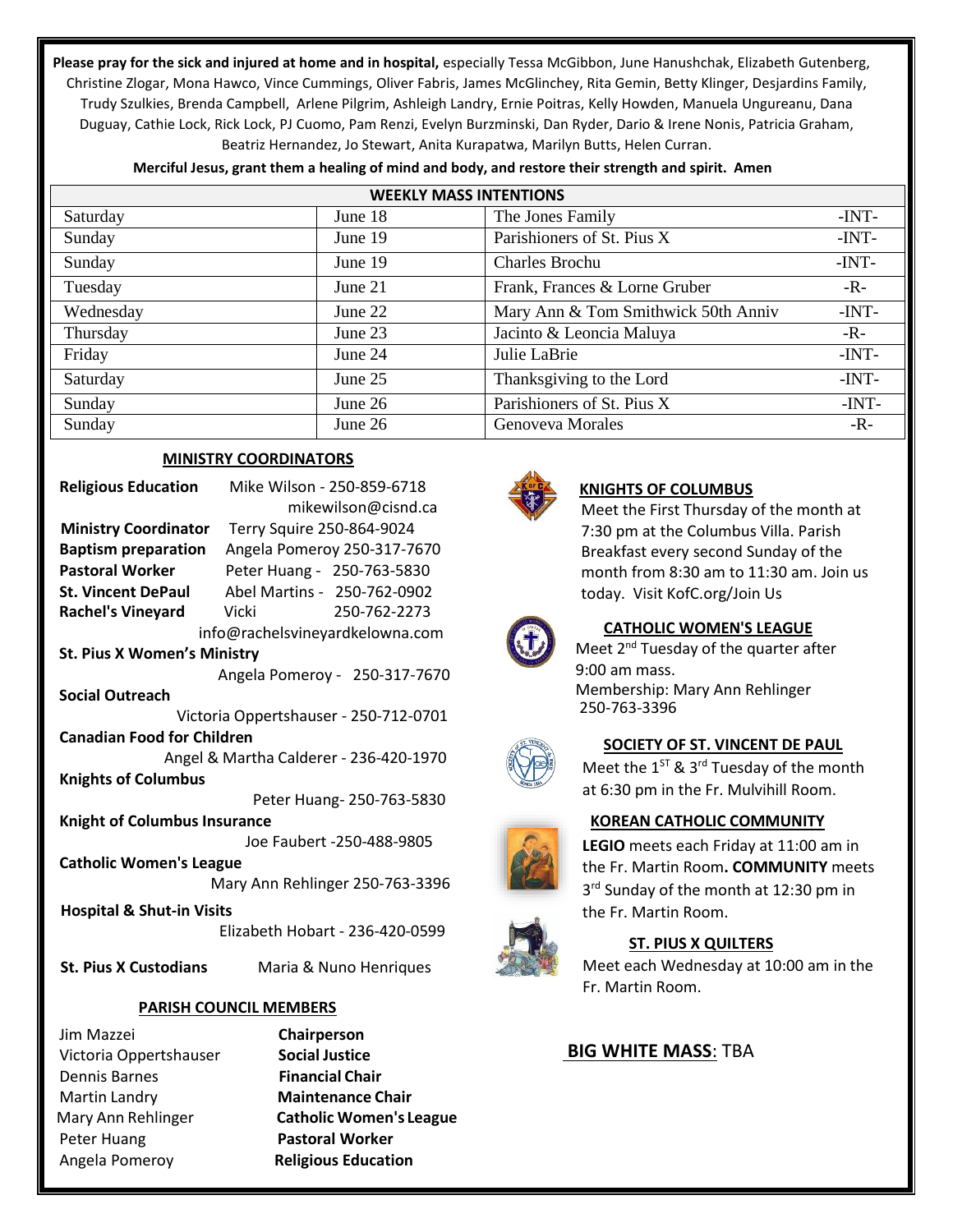

Etransfers are accepted at **St Pius X Parish**

Send your offering via etransfer to

[etransfer.spxkelowna@nelsondiocese.org](file:///C:/Users/SPXAdmin/Desktop/Bulletin/Bulletins%202022/etransfer.spxkelowna@nelsondiocese.org) no password is required. **Pilgrimage of Faith donations** are also accepted with no password at [etransfer.pof@nelsondiocese.org.](file:///C:/Users/SPXAdmin/Desktop/Bulletin/Bulletins%202022/etransfer.pof@nelsondiocese.org)

We thank you for your support. God Bless.

#### **WELCOME TO OUR PARISH**

If you are an out-of-town visitor or a guest of a parish family, we are pleased to have you join us in celebration. If you are searching for a place to call "home", why not join our Parish Family? We would love to have you! There is always room for more at the Table of the Lord. Simply complete this form and return it to the Parish office or drop it in the collection basket. Long time residents who are not registered are also invited to fill out the form.

#### **PARISH REGISTRATION**

**NEW PARISHIONER INFORMATION CHANGE NAME:**  $\blacksquare$ **ADDRESS: \_\_\_\_\_\_\_\_\_\_\_\_\_\_\_\_\_\_\_\_\_\_\_\_\_\_\_\_\_\_\_\_\_\_\_\_\_\_\_\_\_\_\_\_\_\_\_\_\_ \_\_\_\_\_\_\_\_\_\_\_\_\_\_\_\_\_\_\_\_\_\_\_\_\_\_\_\_\_\_\_\_\_\_\_\_\_\_\_\_\_\_\_\_\_\_\_\_\_ \_\_\_\_\_\_\_\_\_\_\_\_\_\_\_\_\_\_\_\_\_\_\_\_\_\_\_\_\_\_\_\_\_\_\_ POSTAL CODE:**  $\blacksquare$ **TELEPHONE: \_\_\_\_\_\_\_\_\_\_\_\_\_\_\_\_\_\_\_\_\_\_\_\_\_\_\_\_\_\_\_\_\_\_\_\_\_**

**EMAIL: \_\_\_\_\_\_\_\_\_\_\_\_\_\_\_\_\_\_\_\_\_\_\_\_\_\_\_\_\_\_\_\_\_\_\_\_\_\_\_\_\_**

#### **CHURCH ENVELOPES**

**Would you like a box of envelopes? Numbered boxes identify the donor for income tax purposes. A tax receipt will be issued each year and sent to the address registered with the Parish.**

**YES NO** 

**Would you like the bulletin emailed to you each week?**

**YES** □ NO □

## **Study Group on living in the Divine Will:**

**EXAMPLE OF START CONTROLLER IN THE PART OF START CONTROL** Divine Will as revealed in the writings of the servant of Lord Luisa Piccartta.

Start Day: **September 13,2022**.

Time: TBA

For more Information Call Paulette at **250-570- 2967**.

**Hospital Chaplaincy Phone:** The Catholic Community of Kelowna is seeking the help of a patient and dedicated person to manage a smart phone for hospital emergencies. This person will answer the phone (calls/texts) 24 hours a day, 365 days a year, and contact the priest who is on call and relay information. There may not be a call for days on end but then other times, there may be several calls a day. There is an honorarium provided for this commitment. If you are interested and would like more information about the position, please contact Kim at **250-448-2725** ext 200 or email [kim.jacobs@nelsondiocese.org.](file:///C:/Users/SPXAdmin/Desktop/Bulletin/Bulletins%202022/kim.jacobs@nelsondiocese.org)

**Important announcement** Spring is here at last. We are now taking treasures for our Bazaar, so when you are doing your spring cleaning save all the Treasures you don't want any more for us, they will be greatly appreciated. Call Beryl Froehler at 250-717-0527 she will set up a time to bring them to the church **…**Thank you so Much.

#### **Invitation to Fr. Harry Clarke's 55th Priestly Anniversary**

We would like to invite you to Fr. Harry's 55th Priestly Anniversary 11am followed by a reception in St. Ann's Hall. Lunch will be on June 21st 2022 at St. Ann's Church, Penticton. Mass begins at served. We hope you can join us to thank the good Lord for Fr. Harry's many years of ministry in the Lord's Vineyard. He has served in many parishes in our diocese and beyond. If you plan to attend, kindly **RSVP** us a[t sa.sj.parishes@gmail.com](sa.sj.parishes@gmail.com%20) You can also phone **250 492 3169**

### **Happy Father's Day:**